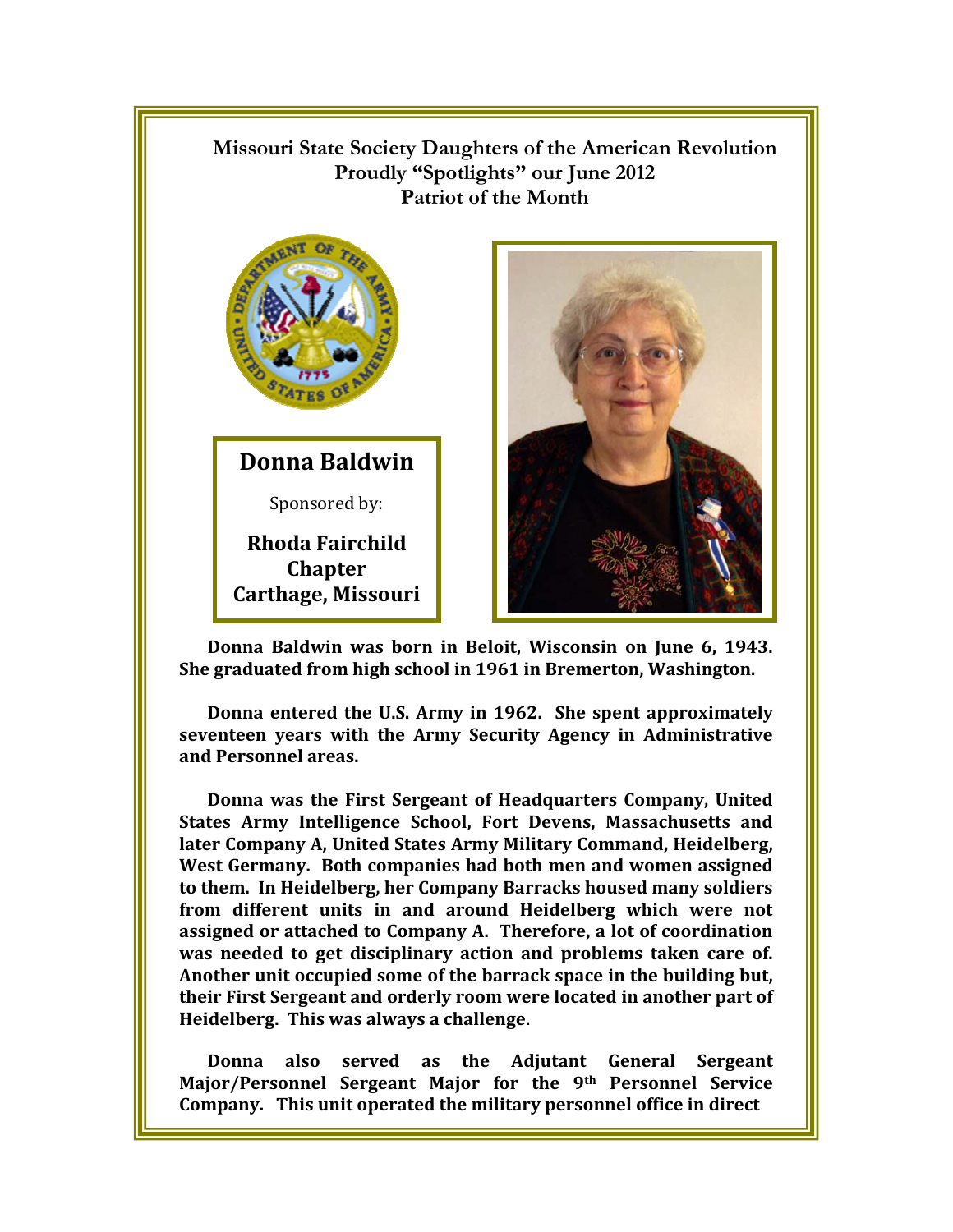**support of approximately 16,000 soldiers assigned and attached to the 9th Infantry Division, Ft. Lewis, Washington. This company was the Army 1st Corps level Personnel Service Company that was in direct support of a combat division.** 

**Donna served in Vietnam during 1969 – 1970. She was the first female assigned to the 509th Radio Research Group. During 1972- 1975, Donna was an Army Security Agency Recruiting Representative in Los Angeles, California.** 

**She was sent to United States Army Security Agency Field Station, Sobe, Okinawa, to work in administrative duties in 1976 and was the Senior Female Advisor to the Commander of the Field Station. Donna served at Department of the Army levels at headquarters, U.S. Army Security Agency, Arlington Hall, Station, Arlington Virginia, where she worked in both Intelligence and Personnel Assignment Branch.** 

**In the fall of 1985, Donna was a member of a Joint Working Group representing the United States Army on initiating women's uniform requirements for the future.** 

 **Donna has served in the Army within the United States, in Europe, and in the Far East. She has traveled extensively throughout those areas.** 

**Donna's educational background includes various military and professional schools. She received her Associates Degree in 1977 and her Bachelor of Science degree in 1990. She was an honor graduate of the Non-Commissioned Officer Academy and of the U.S. Army Sergeant Major's Academy, which is the equivalent of the Army War College.** 

**Donna retired after 26 years of service as a Sergeant Major.** 

**Donna's medals, awards, and citations include:** 

- **National Defense Service Medal**
- **Army Commendation Medal w/1 oak leaf cluster**
- **Army Commendation Medal w/2 oak leaf cluster**
- **Army Commendation Medal w/3d oak leaf cluster**
- **Meritorious Unit Citation**
- **Republic of Vietnam Cross of Gallantry Unit Citation w/Palm 1970**
- **Army Good Conduct Medal 8 awards**
- **4 Vietnam Service Medals**